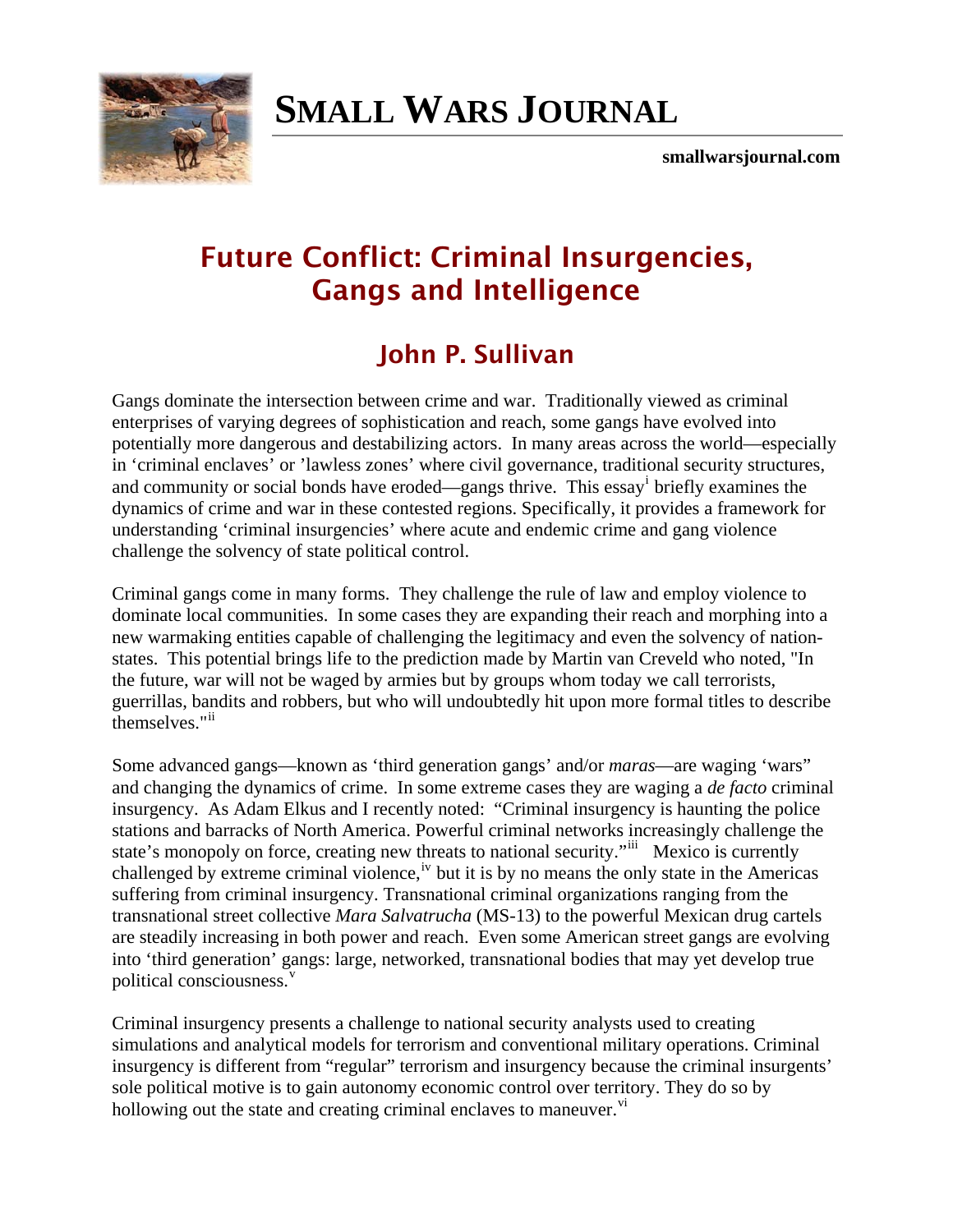#### **Global Gangs/Transnational Crime**

These criminal gangs and their impact is no longer a localized criminal issue. Transnational gangs and crime have hemispheric and global potentials. Gangs are essentially a form of organized crime and in an age of globalization, transnational or global crime can change the nature of war and politics.

These potentials find their underpinnings in the virulence of transnational crime. Transnational crime has effectively become a threat to political, economic, environmental and social systems worldwide. This threat involves more than drug trafficking. In addition to the substantial illegal global drug trade and its attendant violence, transnational crime also embraces major fraud, corruption and manipulation of both political and financial systems. Canadian intelligence analyst Samuel Porteous describes this, explaining that transnational crime undermines civil society, political systems and state sovereignty by normalizing violence and legitimizing corruption. It also erodes society by distorting market mechanisms through the disruption of equitable commercial transactions, and degrades the environment by sidelining environmental regulation and safeguards. All these potentials have the cumulative effect of destabilizing nations and economies.<sup>[vii](#page-11-1)</sup>

Transnational gangs and criminals extend their reach and influence by co-opting individuals and organizations through bribery, coercion and intimidation to "facilitate, enhance, or protect"[viii](#page-11-1) their activities. As a consequence, these groups are emerging as a serious impediment to democratic governance and a free market economy. This danger is particularly evident in Mexico, Colombia, Nigeria, Russia and other parts of the Former Soviet Union where corruption has become particularly insidious and pervasive. At sub-national levels, such corruption can also have profound effects. At a neighborhood level, political and operational corruption can diminish public safety, placing residents at risk to endemic violence and inter-gang conflict, essentially resulting in a "failed community." This is the virtual analog of a "failed state."<sup>[ix](#page-11-1)</sup>

## **Examining Cartel Evolution**

Drug cartels are one type of organized criminal enterprise that have challenged states and created "lawless zones" or criminal enclaves. Examining cartel evolution can help illuminate the challenges to states and civil governance posed by criminal gangs and cartels. Robert J. Bunker and I looked at cartel evolution and related destabilizing potentials in our 1998 paper "Cartel Evolution: Potentials and Consequences."<sup>[x](#page-11-1)</sup> In that paper, we identified three potential evolutionary phases. These are described below.

#### *1st Phase Cartel (Aggressive Competitor)*

The first phase cartel form originated in Colombia during the 1980s and arose as an outcome of increasing US cocaine demand. This type of cartel, characterized by the Medellín model, realized economies of scale not known to the individual cocaine entrepreneurs of the mid-1970s. This early cartel was an aggressive competitor to the Westphalian state because of its propensity for extreme violence and willingness to directly challenge the authority of the state.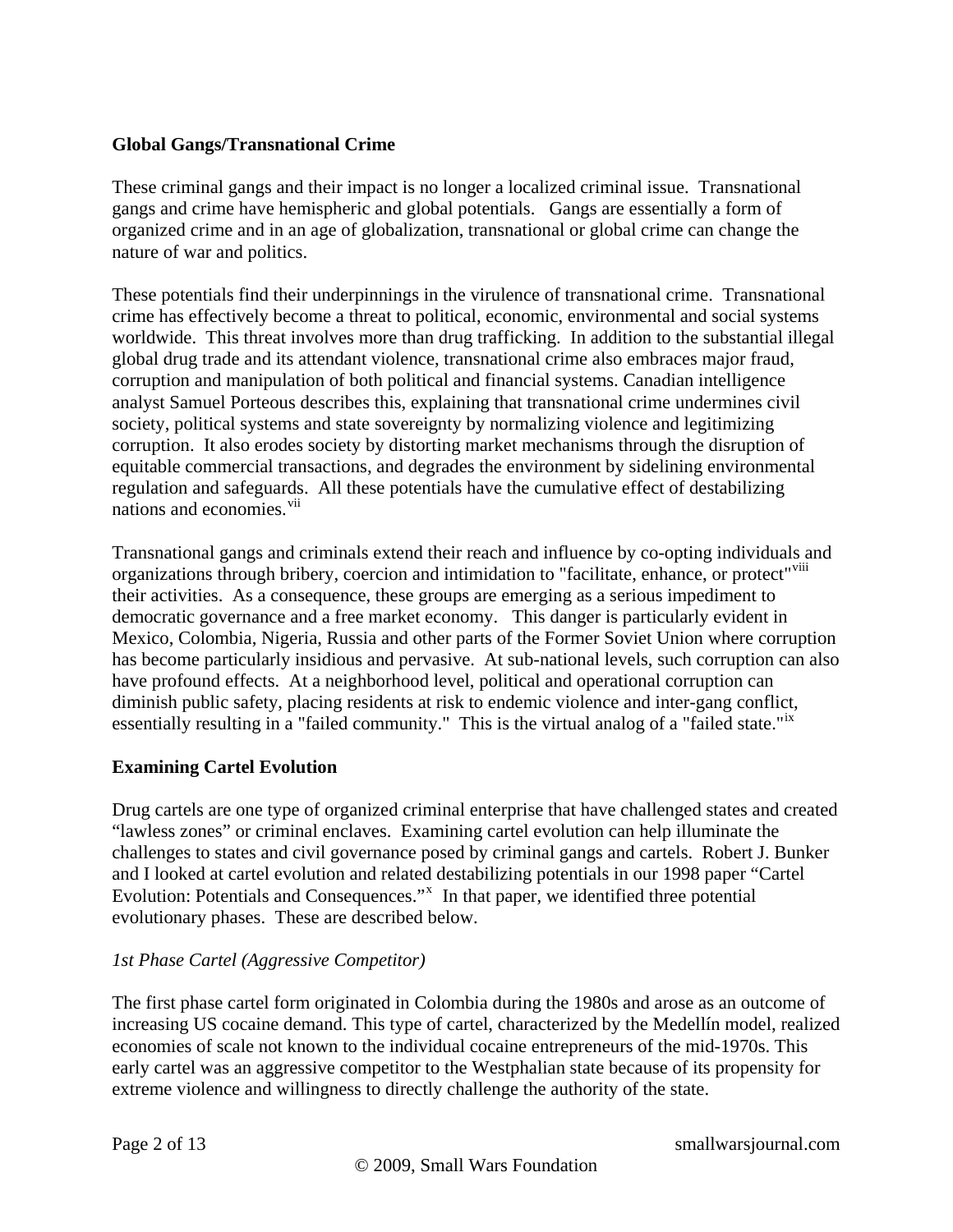#### *2nd Phase Cartel (Subtle Co-Opter)*

The second phase cartel form also originally developed in Colombia, but in this instance, is centered in the city of Cali. Unlike their Medellín counterparts, the Cali cartel was shadowy organization devoid of an actual kingpin. Its organization is more distributed and network-like, rather than hierarchical. Many of its characteristics and activities were stealth-masked and dispersed, which yielded many operational capabilities not possessed by the first phase cartel form. Specifically, it possessed leadership clusters that are more difficult to identify and target with a decapitation attack. The Cali cartel was also more sophisticated in its criminal pursuits and far more likely to rely upon corruption, rather than violence or overt political gambits, to achieve its organizational ends. This cartel form has also spread to Mexico with the rise of the Mexican Federation, an alliance of the "big four" mafias based in Tijuana, Sonora, Juárez, and the Gulf. This dynamic is still evolving.

#### *3rd Phase Cartel (Criminal State Successor)*

Third Phase Cartels, if and when they emerge, have the potential to pose a significant challenge to the modern nation-state and its institutions. A Third Phase Cartel is a consequence of unremitting corruption and co-option of state institutions. While this "criminal state successor" has yet to emerge, warning signs of its eventual arrival are present in many states worldwide. Of current importance in the United States are the conditions favoring narco- or criminal-state evolution in Mexico. Indeed, the criminal insurgency in Mexico could prove to be the genesis of a true third phase cartel, as Mexican cartels battle among themselves and the state for dominance. Essentially, third phase cartels rule criminal enclaves, acting much like warlords.

#### **Criminal Enclaves**

The fullest development of a criminal enclave exists in the South American jungle at the intersection of three nations. Ciudad del Este, Paraguay is the center of this criminal near free state. Paraguay, Brazil and Argentina converge at this riverfront outpost. A jungle hub for the world's outlaws, a global village of outlaws, the triple border zone serves as a free enclave for significant criminal activity, including people who are dedicated to supporting and sustaining acts of terrorism. Denizens of the enclave include Lebanese gangsters and terrorists, drug smugglers, Nigerian gangsters and Asian mafias: Japanese Yakuza, Tai Chen (Cantonese mafia), Fuk Ching, the Big Circle Boys, and the Flying Dragons. This polyglot mix of thugs demonstrates the potential of criminal netwarriors to exploit the globalization of organized crime.<sup>[xi](#page-11-1)</sup>

The blurring of borders—a symbol of the post-modern, information age—is clearly demonstrated here, where the mafias exploit interconnected economies. With the ability to overwhelm governments weakened by corruption and jurisdictional obstacles, the mafias of Ciudad del Este and its Brazilian twin city of Foz do Iguacu demonstrate remarkable power and reach. Terrorism interlocks with organized crime in the enclave, a post-modern free city that is a haven to Middle Eastern terrorists, a hub for the global drug trade, a center consumer product piracy, and base for

Page 3 of 13 smallwarsjournal.com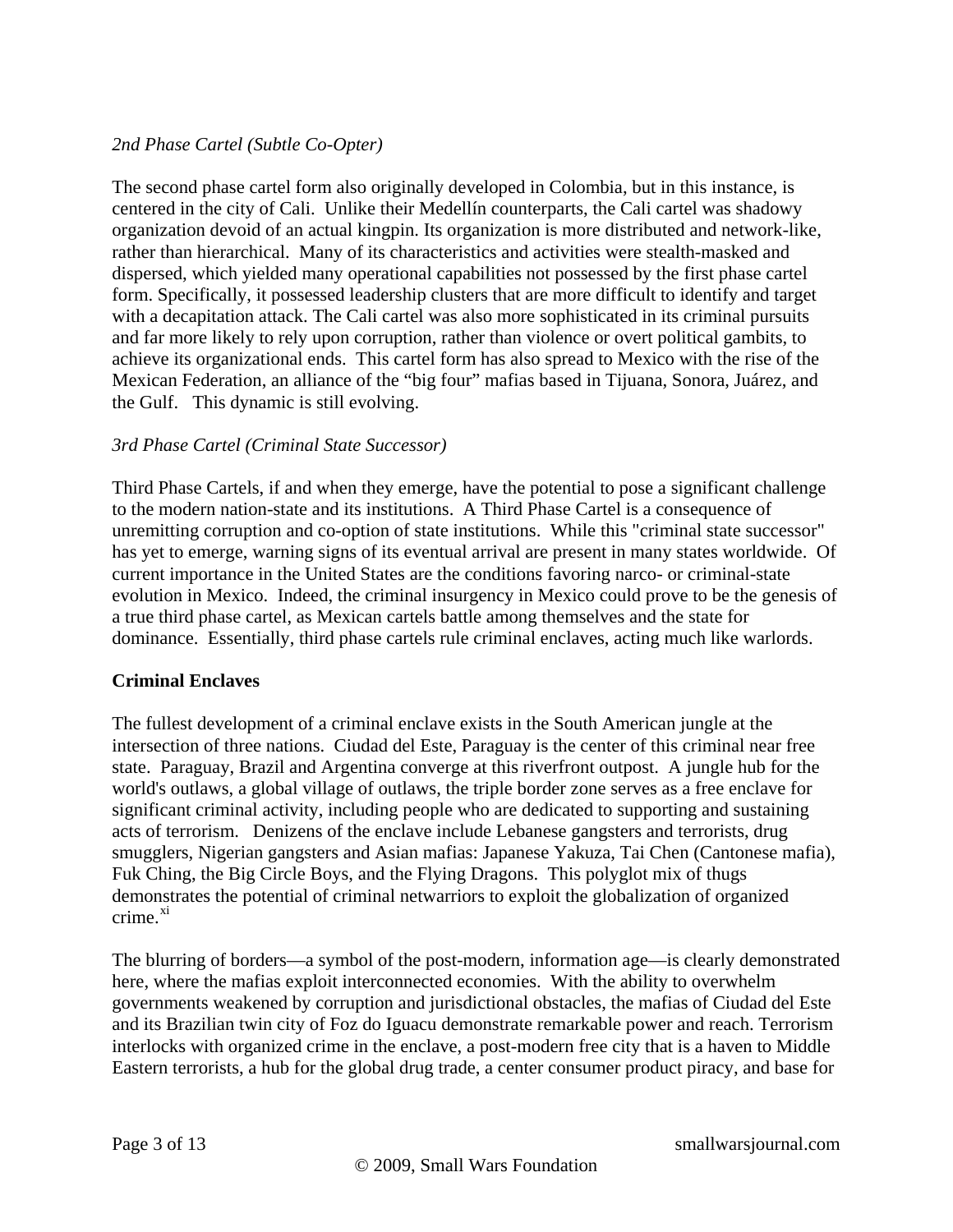gunrunners diverting small arms (form the US) to the violent and heavily armed drug gangs in the *favelas* of Rio de Janeiro and São Paulo.

The convergence of cartel evolution and manifestation of inter-netted criminal enterprises is so pronounced in this enclave, Robert Bunker and I call this the third phase cartel the Ciudad del Este model.<sup>[xii](#page-11-1)</sup> The transnational criminal organizations here demonstrate the potential for criminal networks to challenge state sovereignty and gain local dominance. These networked "enclaves" or a third phase cartel embracing similar characteristics could become a dominant actor within a network of transnational criminal organizations, and potentially gain legitimacy or at least political influence within the network of state actors. Mexico's current battle for the 'plazas' may be an early manifestation of criminal enclave formation.

## **Transnational Gangs**

Transnational gangs are another state challenger. They are a concern throughout the Western Hemisphere. Criminal street gangs have evolved to pose significant security and public safety threats in individual neighborhoods, metropolitan areas, nations, and across borders. Such gangs—widely known as *maras*—are no longer just street gangs. They have morphed across three generations through interactions with other gangs and transnational organized crime organizations (*e.g.,* narcotics cartels/drug trafficking organizations) into complex networked threats.<sup>[xiii](#page-11-1)</sup>

Transnational *maras* have evolved into a transnational security concern throughout North and Central America. As a result of globalization, the influence of information and communications technology, and travel/migration patterns, gangs formerly confined to local neighborhoods have spread their reach across neighborhoods, cities and countries. In some cases, this reach is increasingly cross-border and transnational. Current transnational gang activity is a concern in several Central American States and Mexico (where they inter-operate with cartels).<sup>[xiv](#page-11-1)</sup>

Transnational gangs can be defined as having one or more of the following characteristics: 1) criminally active and operational in more than one country; 2) criminal operations committed by gangsters in one country are planned, directed, and controlled by leadership in another country; 3) they are mobile and adapt to new areas of operations; and 4) their activities are sophisticated and transcend borders.<sup>[xv](#page-12-0)</sup> The gangs most frequently mentioned in this context are *Mara Salvatrucha* (MS-13) and Eighteenth Street (M-18), both originating in the *barrios* of Los Angeles. In order to understand the potential reach and consequences of transnational *maras* it is useful to review third generation gang theory.

## **Street Gangs: Three Generations on the Road to Netwar**

A close analysis of urban and transnational street gangs shows that some of these criminal enterprises have evolved through three generations—transitioning from traditional turf gangs, to market-oriented drug gangs, to a new generation that mixes political and mercenary elements.

The organizational framework for understanding contemporary gang evolution was first explored in a series of papers starting with the 1997 article "Third Generation Street Gangs: Turf, Cartels,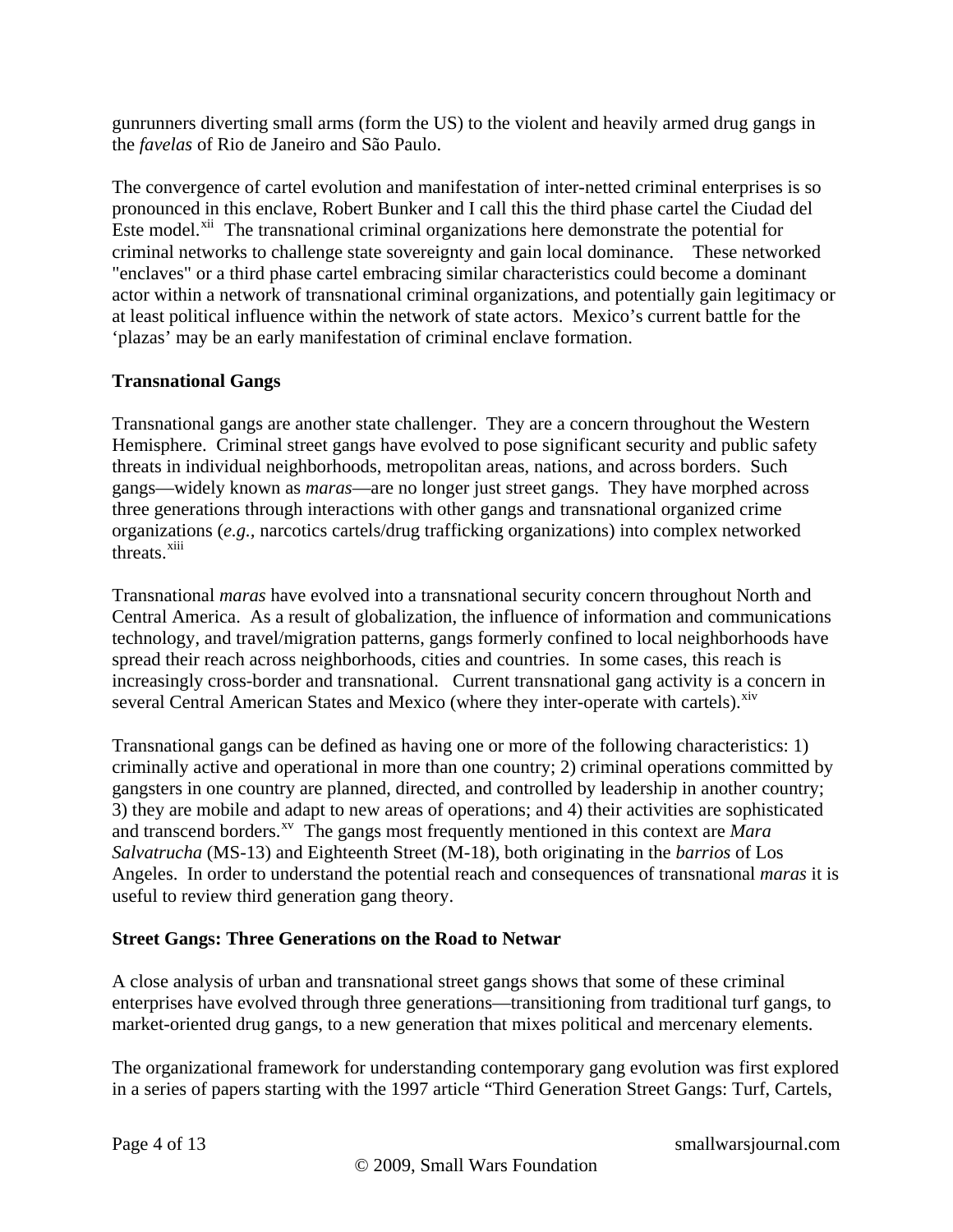and Netwarriors."<sup>[xvi](#page-12-0)</sup> These concepts were expanded in another article with the same title, and the model further refined in the 2000 *Small Wars and Insurgencies* paper "Urban Gangs Evolving as Criminal Netwar Actors."<sup>[xvii](#page-12-0)</sup> In these papers (and others), I observed that gangs could progress through three generations.

As gangs negotiate this generational shift, their voyage is influenced by three factors: *politicization*, *internationalization*, and *sophistication*. This gang form the 'third generation' gang entails many of the organizational and operational attributes found with net-based triads, cartels and terrorist entities. The characteristics of all three generations of gangs are summarized in Table 2.

The three generations of gangs can be described as follows:

- ¾ *Turf: First Generation Gangs* are traditional street gangs with a turf orientation. Operating at the lower end of extreme societal violence, they have loose leadership and focus their attention on turf protection and gang loyalty within their immediate environs (often a few blocks or a neighborhood). When they engage in criminal enterprise, it is largely opportunistic and local in scope. These turf gangs are limited in political scope and sophistication.
- ¾ *Market: Second Generation Gangs* are engaged in business. They are entrepreneurial and drug-centered. They protect their markets and use violence to control their competition. They have a broader, market-focused, sometimes overtly political agenda and operate in a broader spatial or geographic area. Their operations sometimes involve multi-state and even international areas. Their tendency for centralized leadership and sophisticated operations for market protection places them in the center of the range of politicization, internationalization and sophistication.
- ¾ *Mercenary/Political: Third Generation Gangs* have evolved political aims. They operate—or seek to operate—at the global end of the spectrum, using their sophistication to garner power, aid financial acquisition and engage in mercenary-type activities. To date, most third generation (3 GEN) gangs have been primarily mercenary in orientation; yet, in some cases they have sought to further their own political and social objectives.

A more detailed discussion of these three generations follows.

## **First Generation Gangs**

Traditional street gangs are almost exclusively turf-oriented. They operate at the lower threshold of extreme societal violence, possess loose leadership and concentrate their attention on turf protection and gang loyalty within their immediate environs (often a few blocks, a cell-block, or a neighborhood). When they engage in criminal activity, it is largely opportunistic and individual in scope. Turf gangs are limited in political scope, and are unsophisticated in tactics, means, and outlook. When they engage in rivalry with competing gangs, it is localized. Despite their limited spatial influence, these gangs due to their informal network-like attributes can be viewed as proto-netwarriors. Local criminal organizations can evolve into armed bands of non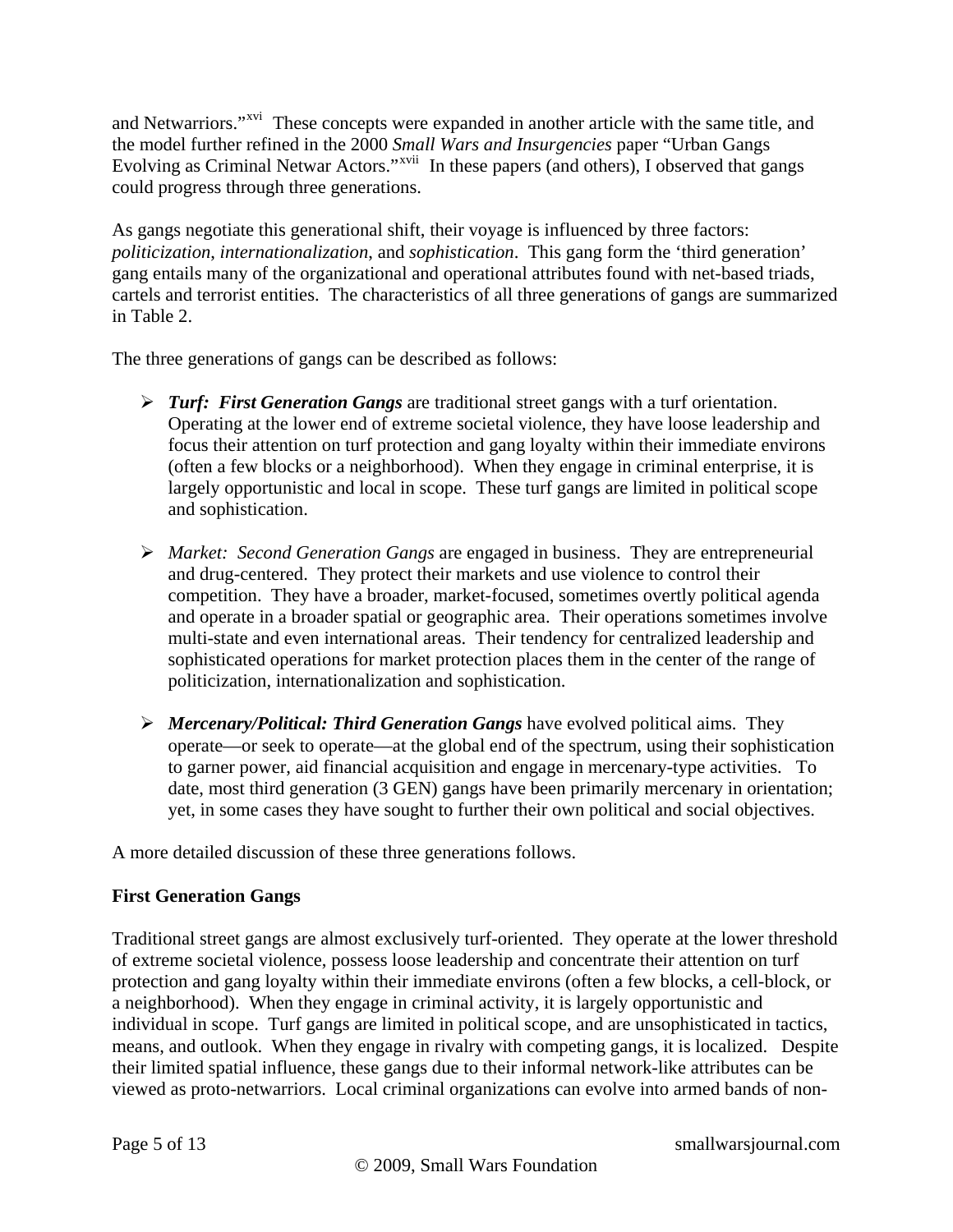state soldiers should they gain in sophistication within failed communities with disintegrating social structure. While most gangs will stay firmly in the first generation, a few (*e.g.,* some 'Crip' and 'Blood' sets and some Hispanic gangs) span both the first and second (nascent organized crime groups with a drug focus).

#### **Second Generation Gangs**

Second generation gangs are essentially criminal businesses. They are entrepreneurial in outlook and generally drug-centered. They use violence to protect their markets and limit or control their competition. They seek a broader, market-focused, occasionally overt political agenda and often operate in a broader spatial or geographic area. Their operations sometimes involve multi-state, cross-border, or international reach. They tend to embrace centralized leadership and conduct sophisticated operations for market protection. As such, they occupy the center of the range of politicization, internationalization and sophistication. Second generation gangs sometimes use violence as political interference to incapacitate enforcement efforts by police and security organs. Generally, this instrumental violence occurs in failed states, but clearly occurs when gangs dominate community life within 'failed communities.' Further evolution of these gangs is a danger when they link with and provide services to transnational criminal organizations or collaborate within narcotics trafficking and distribution networks and other criminal ventures. Because of their attributes, second generation gangs can be considered emerging netwarriors.

## **Third Generation Gangs**

The overwhelming majority of street or prison gangs remain firmly in the first or second generations; however, a small number in the United States, Canada, Central and South America, as well as South Africa have acquired third generation characteristics. Third generation gangs have evolved political aims, operate or seek to operate at the global end of the spectrum, and employ their sophistication to acquire power, money, and engage in mercenary or political activities. To date, these gangs have been primarily mercenary in orientation; yet, in some cases they seek political and social objectives. Examples of third generation gangs can be seen in Chicago, San Diego, Los Angeles, Brazil, South Africa, and throughout Central America.

These gangs have evolved from turf-based entities, to drug-oriented enterprises operating in up to 35 states, to complex organizations controlling entire housing projects, schools and blocks, that conduct overt political activity while actively seeking to infiltrate and co-opt local police and contract security forces. These activities demonstrate the often-subtle interaction of gangs and politics. This shift from simple market protection to power acquisition is characteristic of third generation activity.

Internationalization is the final indicator of gang evolution. Gangs in Los Angeles and San Diego have been notable in this regard, with Los Angeles gangs having outposts in Tijuana, Mexico, Nicaragua, El Salvador, and Belize, and San Diego gangs linking with Baja cartels. The mercenary foray of San Diego's 'Calle Treinta' ('30th St.'/'Logan Heights') gang into the binational orbit of the Arellano-Felix (Tijuana) cartel is notable for assassinations, drive-by shootings and other enforcement slayings. Because of their attributes, third generation gangs can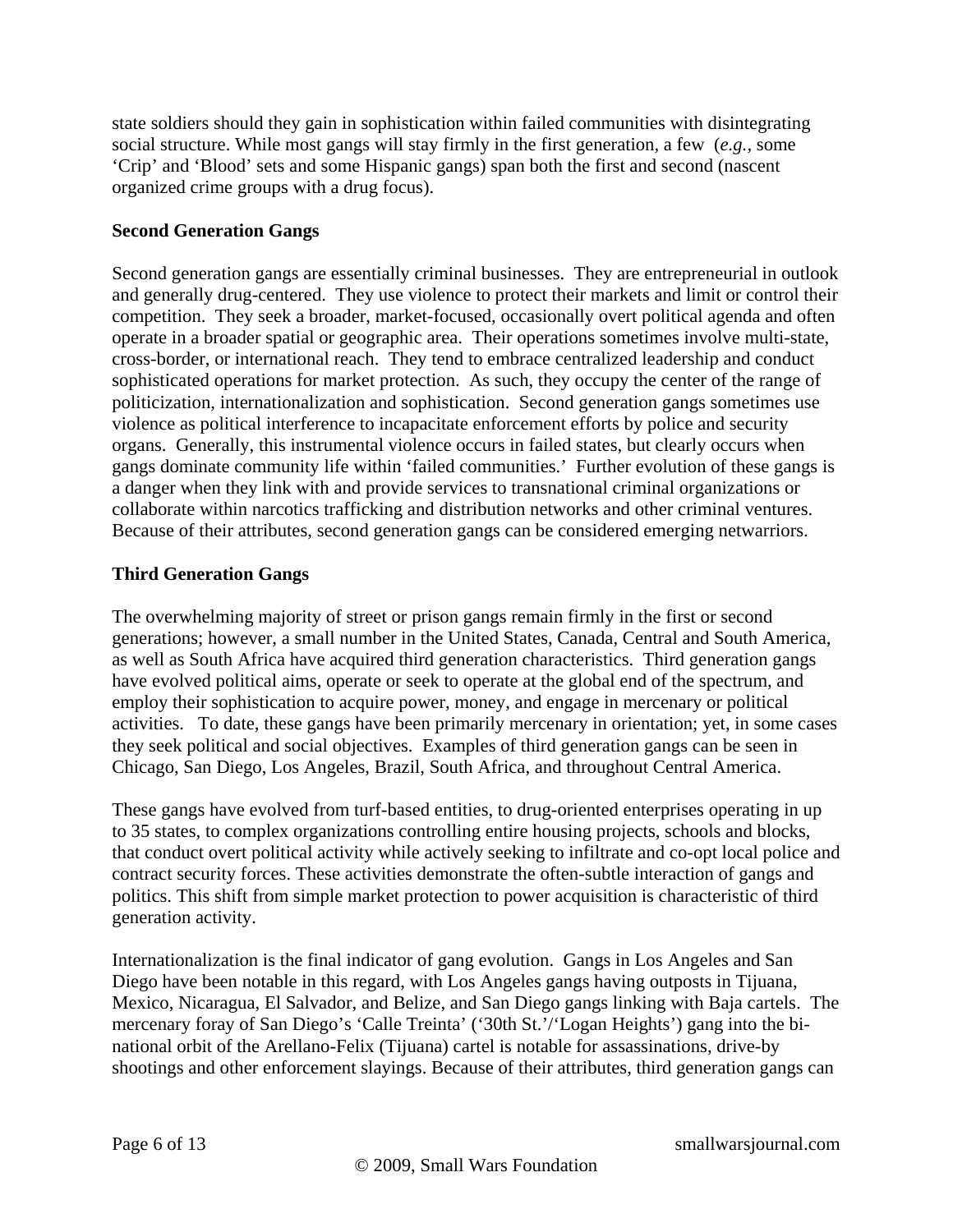be considered netwarriors. Networked organizational forms are a key factor contributing to the rise of non-state or criminal soldiers. *[xviii](#page-12-0)*

## **Impact of Transnational 'Third Generation' Gangs (***Maras***)**

Like their more sophisticated cartel counterparts, third generation gangs challenge state institutions in several ways. Naval Postgraduate School analyst Bruneau, paraphrased below, describes five (multi) national security threats or challenges associated with transnational *maras: [xix](#page-12-0)*

- ¾ They *strain government capacity* by overwhelming police and legal systems through sheer audacity, violence, and numbers.
- ¾ They *challenge the legitimacy of the state*, particularly in regions where the culture of democracy is challenged by corruption and reinforced by the inability of political systems to function well enough to provide public goods and services.
- ¾ They *act as surrogate or alternate governments*. For example in some regions (*i.e.,* El Salvador and Guatemala) the "governments have all but given up in some areas of the capitals, and the *maras* extract taxes on individuals and businesses."
- ¾ They *dominate the informal economic sector*, establishing small businesses and using violence and coercion to unfairly compete with legitimate businesses while avoiding taxes and co-opting government regulators.
- ¾ They *infiltrate police and non-governmental organizations* to further their goals and in doing so demonstrate latent political aims.

These factors can be seen graphically in the battle for control of the drug trade in Mexico.

## **The Plazas of Conflict**

Mexico's drug wars are fertile ground for seeking an understanding of criminal insurgency. Mexico and the cross-border region that embraces the frontier between Mexico and the United States are embroiled in a series of interlocking criminal insurgencies. $^{xx}$  $^{xx}$  $^{xx}$  These criminal insurgencies result from the battles for dominance of the 'plazas' or corridors for the lucrative transshipment of drugs into the United States. The cartels battle among themselves, the police and the military, enlisting the support of a variety of local and transnational gangs and criminal enterprises. Corrupt officials fuel the violence, communities are disrupted by constant onslaught of violence, and alternative social structures emerge. Prison gangs—like *Eme*, the Mexican Mafia—also play pivotal roles in the allocation of force and influence. Coping with these threats requires new operational and intelligence approaches.

Red teaming is one tool for understanding these "geosocial" dynamics. Looking at the influences, market imperatives, and factors that drive cartel and gang evolution, as well as the quest for dominance in the *plazas* helps place the violence encountered in criminal insurgency in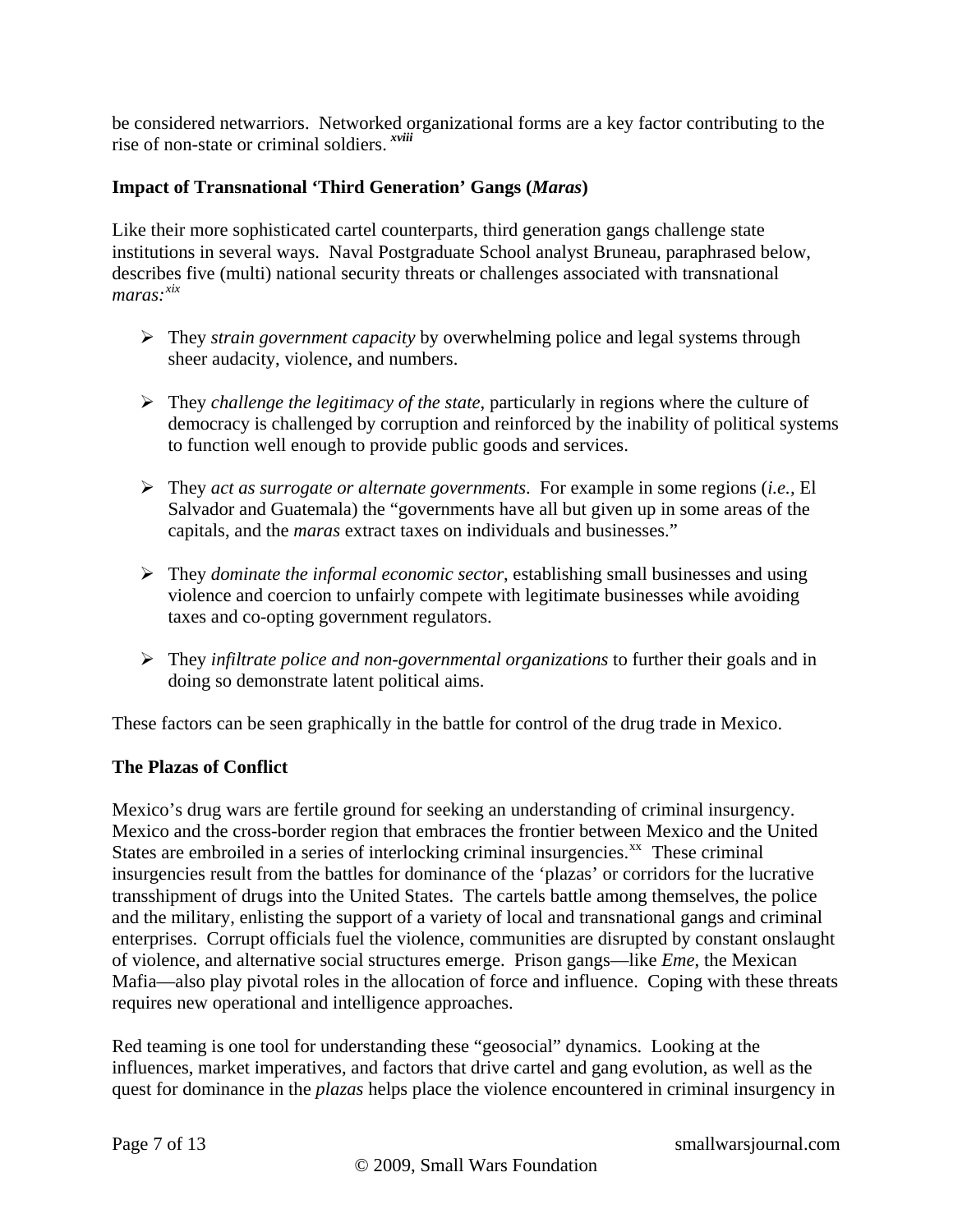context. In this analytical endeavor, red teaming is more than the tactical red cell penetration of vulnerable nodes. It is an adaptive exploration of the criminal enterprises and their interactions within the social and market dynamics of the *plazas*. This can be described as *analytical red teaming*.

Analytical red teaming looks at the network attributes of gangs and cartels in order to determine indicators for future activity. Which gangs or cartels are emerging in a particular area, what factors will extend their reach? Where are their new markets, what is the interaction between a specific gang or cartel? These intelligence questions can be explored through scenarios and analytical wargames. What factors are key market drivers? Where will new markets emerge? What counter-gang approaches will degrade criminal influences in failed communities? How can legitimate community political and social structures be marshaled to limit criminal reach and influence? By applying adaptive, analytical red teaming as an analytical tool, intelligence and law enforcement analysts can explore indicators of gang or cartel evolution, as well as potential courses of action to counter criminal insurgency.

#### **Conclusion**

Criminal organizations, particularly drug cartels and transnational gangs are becoming increasingly networked in terms of organization and influence. As these groups evolve, they challenge notions of the state and political organization. States are, at least in the current scheme of things, entities that possess a legitimate monopoly on the use of violence within a specified territory. Third phase cartel, criminal free state or criminal enclaves are factors that challenge that monopoly, much the same as warlords within failed states.

As previously discussed, the current situation in Mexico may shed light on these processes. Mexico is consumed by a set of inter-locking, networked criminal insurgencies. Daily violence, kidnappings, assassinations of police and government officials, beheadings and armed assaults are the result of violent combat between drug cartels, gangs, and the police. The cartels vying for domination of the lucrative drug trade are seeking both market dominance and freedom from government interference. Tijuana, Ciudad Juárez, and other border towns are racked with violence. Increased deployments of both police and military forces are stymied in the face of corrupt officials who chose to side with the cartels.

The drug mafias have abandoned subtle co-option of the government to embrace active violence to secure safe havens to ply their trade. This *de facto* 'criminal insurgency' threatens the stability of the Mexican state. Not satisfied with their feudal outposts in the Mexican interior and along the US-Mexico frontier, the cartels are also starting to migrate north to the United States and Canada and south throughout Central America, and even to the Southern Cone, setting up business in Argentina, and across the South Atlantic to Africa. Money fuels global expansion, and transnational organized crime has learned it can thrive in the face of governmental crisis.

The cartels are joined by a variety of gangs in the quest to dominate the global criminal opportunity space. Third generation gangs—that is, gangs like *Mara Salvatrucha* (MS-13) that have transcended operating on localized turf with a simple market focus to operate across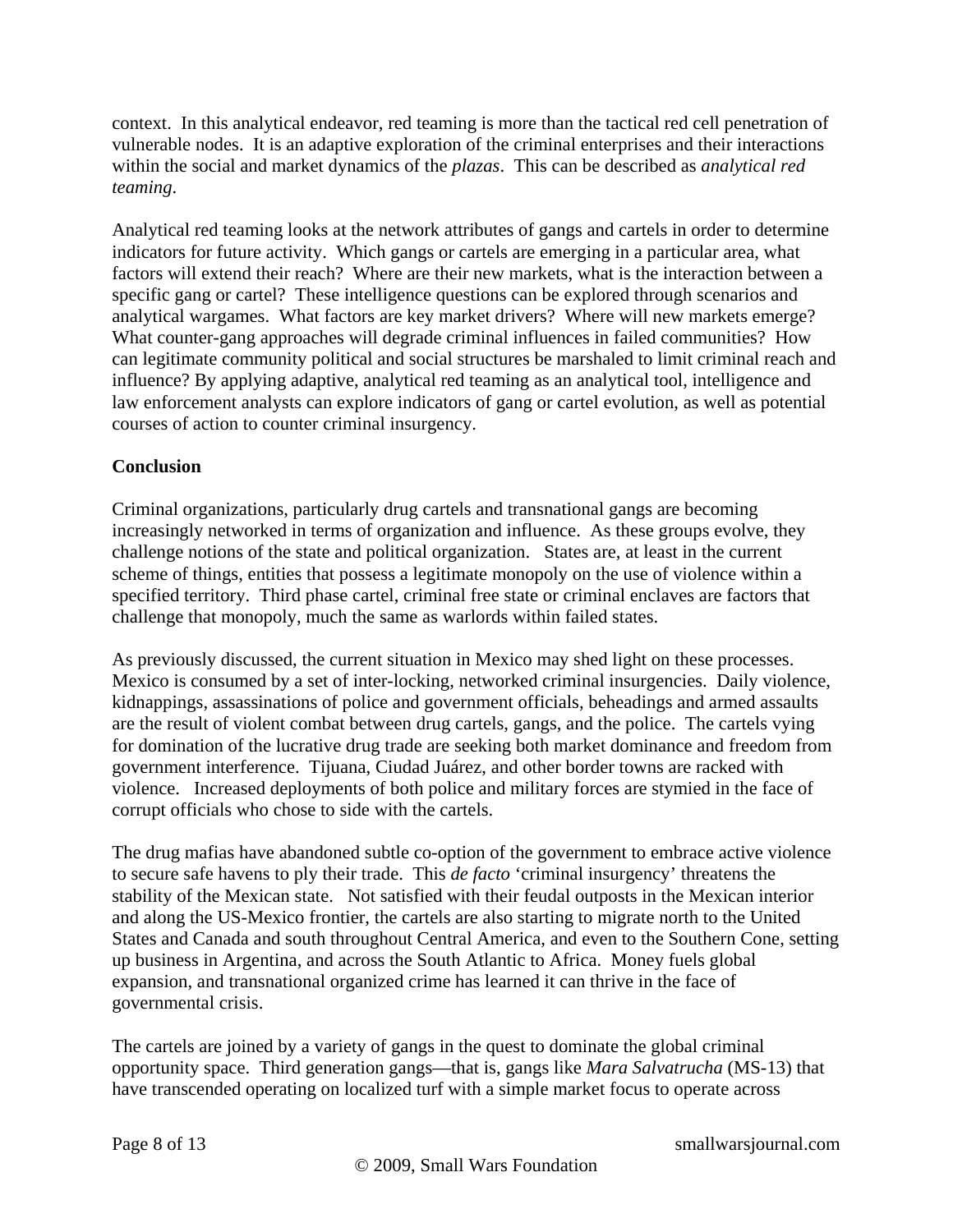borders and challenge political structures—are both partners and foot soldiers for the dominant cartels. Gangs and cartels seek profit and are not driven by ideology. But the ungoverned, lawless zones they leave in their wake provide fertile ground for extremists and terrorists to exploit.

Understanding and anticipating these threats is essential to maintaining social control, stability and effective governance. Criminal insurgency requires a new set of skills and organizational capabilities. Intelligence can help craft the understanding needed to build these. The cartel evolution and third generation gang models discussed her are useful analytical frameworks for developing this understanding.

On the operational side, full spectrum policing--that is community policing, investigations, high intensity policing (for gangs and organized crime), public order/riot control, counterterrorism, and counterinsurgency--must be developed and deployed. This will require versatile formed units like Israel's Joint Operations Forces (JOF). These are essentially stability police units (*i.e.,* as gendarmerie/constabulary forces) such as an expeditionary police (EXPOL) or third force options.<sup>[xxi](#page-12-0)</sup>

Finally, intelligence and operational art need to be closely integrated. A high degree of coordination and co-operation among government agencies and community groups at all levels of governance is needed.<sup>[xxii](#page-12-0)</sup> This requires both police forces and intelligence services need to cooperate across borders<sup>[xxiii](#page-12-0)</sup> to gain understanding and achieve the 'co-production' of intelligence necessary to counter transnational criminal threats.<sup>[xxiv](#page-12-0)</sup>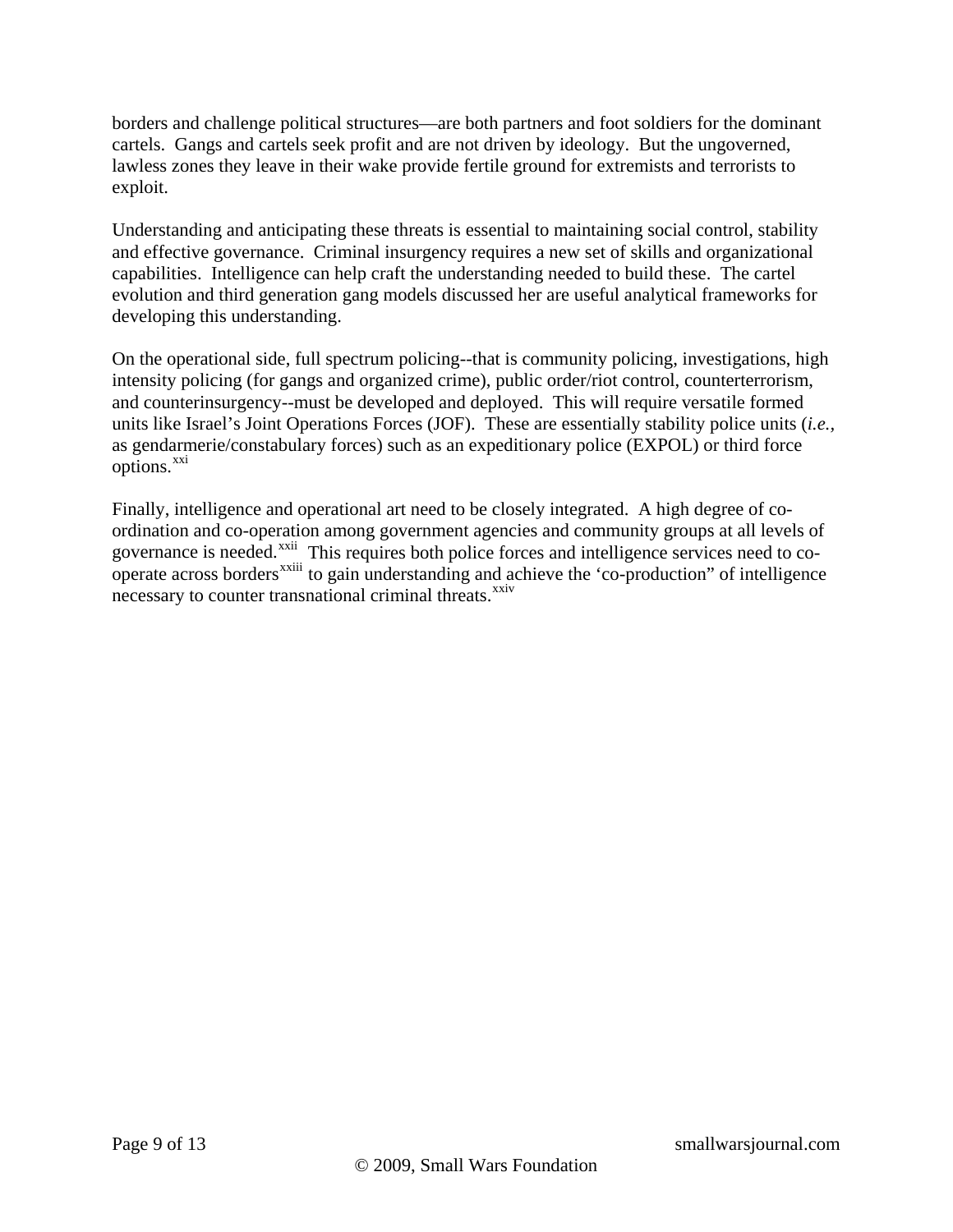| <b>1st Phase Cartel</b><br><b>Aggressive Competitor</b>                                                                   | <b>2nd Phase Cartel</b><br><b>Subtle-Co-opter</b>                                                           | 3rd Phase Cartel<br><b>Criminal State</b><br><b>Successor</b>                             |
|---------------------------------------------------------------------------------------------------------------------------|-------------------------------------------------------------------------------------------------------------|-------------------------------------------------------------------------------------------|
| Medellín Model                                                                                                            | Cali Model                                                                                                  | Ciudad del<br><b>Este/Netwarrior Model</b>                                                |
| Hierarchical Limited<br><b>Transnational and</b><br>Inter-enterprise Links<br><b>Emerging Internetted</b><br>Organization | Local (Domestic) Internetted<br><b>Organization Emerging</b><br>Transnational and<br>Inter-enterprise Links | Global Internetted<br>Organization Evolved<br>Transnational and<br>Inter-enterprise Links |
| <b>Indiscriminate Violence</b>                                                                                            | Symbolic Violence<br>Corruption                                                                             | Discriminate Violence<br><b>Entrenched Corruption</b><br>(Legitimized)                    |
| Criminal Use and Provision                                                                                                | Transitional (both criminal<br>and mercenary) Use                                                           | Mercenary Use and<br>Provision                                                            |
| <b>Conventional Technology</b><br>Use and Acquisition                                                                     | Transitional Technology Use Full Spectrum Technology<br>and Acquisition                                     | Use, Acquisition and<br>Targeting                                                         |
| Entrepreneurial Limited<br>Economic Reach                                                                                 | Semi-Institutionalized<br>Widening Economic Reach                                                           | <b>Institutionalized Global</b><br><b>Economic Reach</b>                                  |
| <b>Small Scale Public Profiting</b>                                                                                       | <b>Regional Public Profiting</b>                                                                            | <b>Mass Public Profiting</b>                                                              |
| Limited "Product" Focus                                                                                                   | <b>Expanding "Product" Focus</b>                                                                            | <b>Broad Range of</b><br>Products/Activities                                              |
| <b>Criminal Entity</b><br><b>Emerging Netwarrior</b>                                                                      | <b>Transitional Entity</b><br><b>Nascent Netwarrior</b>                                                     | New Warmaking Entity<br><b>Evolved Netwarrior</b>                                         |

*Source: Robert J. Bunker and John P. Sullivan, "Cartel Evolution: Potentials and Consequences," Transnational Organized Crime, Vol. 4, No. 2, Summer 1998.*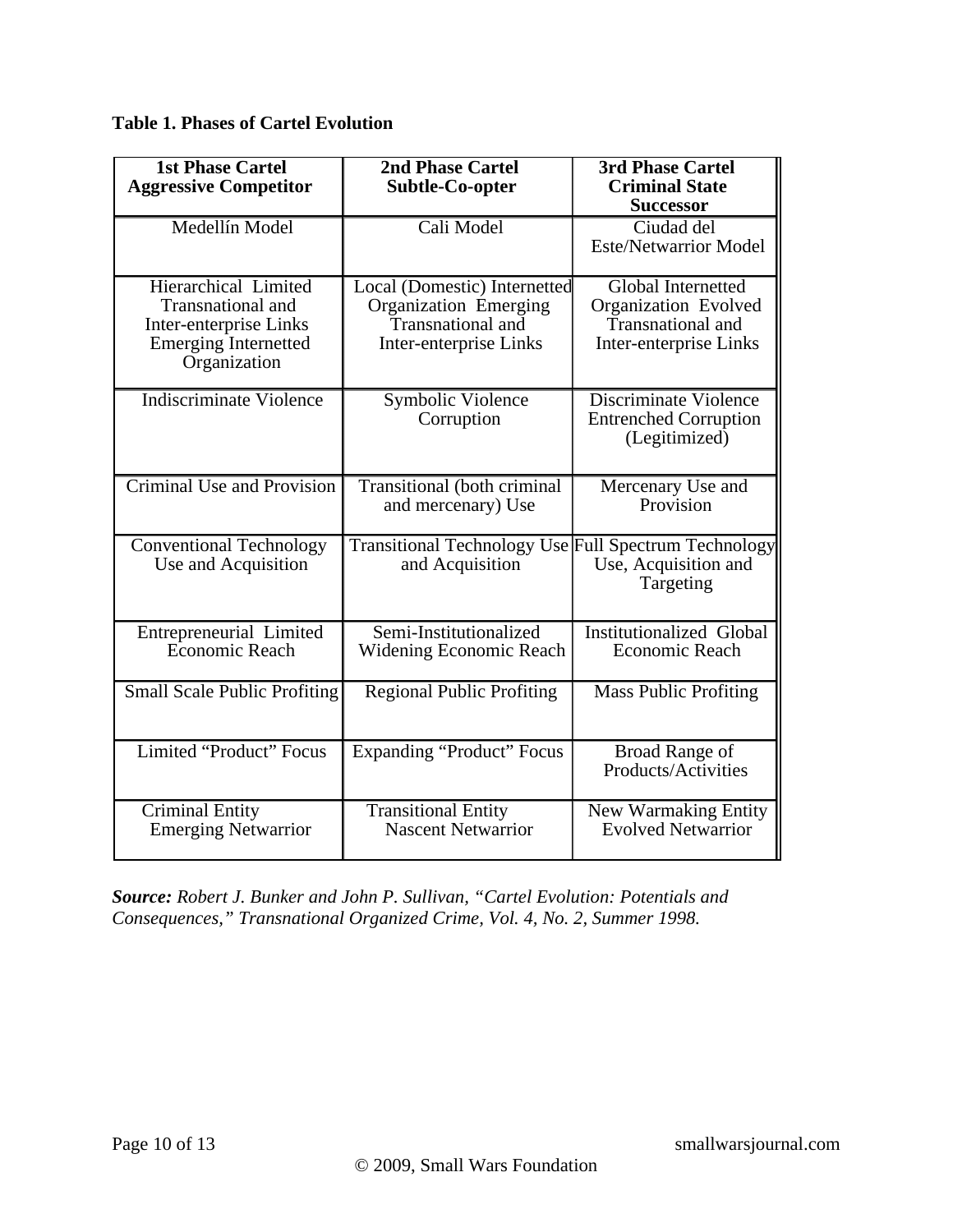# **Table 2. Characteristics of Street Gang Generations**

| limited                      | Politicization                 | evolved                                       |
|------------------------------|--------------------------------|-----------------------------------------------|
| local                        | <i>Internationalization</i>    | global                                        |
| 1 <sup>st</sup> Generation   | $2nd$ Generation               | $3rd$ generation                              |
| turf gang<br>turf protection | drug gang<br>market protection | mercenary gang<br>power/financial acquisition |
| proto-netwarrior             | emerging netwarrior            | netwarrior                                    |
|                              |                                |                                               |
| less sophisticated           | Sophisitication                | more sophisticated                            |

*Source: John P. Sullivan, "Third Generation Street Gangs: Turf, Cartels, and Net Warriors," Transnational Organized Crime, Vol. 3, No. 3, Autumn 1997* 

*John P. Sullivan is a researcher and practitioner specializing in intelligence, counterterrorism, counterinsurgency and urban operations. He is a Senior Research Fellow at the Center for Advanced Studies on Terrorism (CAST). He also serves as a lieutenant with the Los Angeles Sheriff's Department, where he is presently assigned as Tactical Planning Lieutenant in the Emergency Operations Bureau.*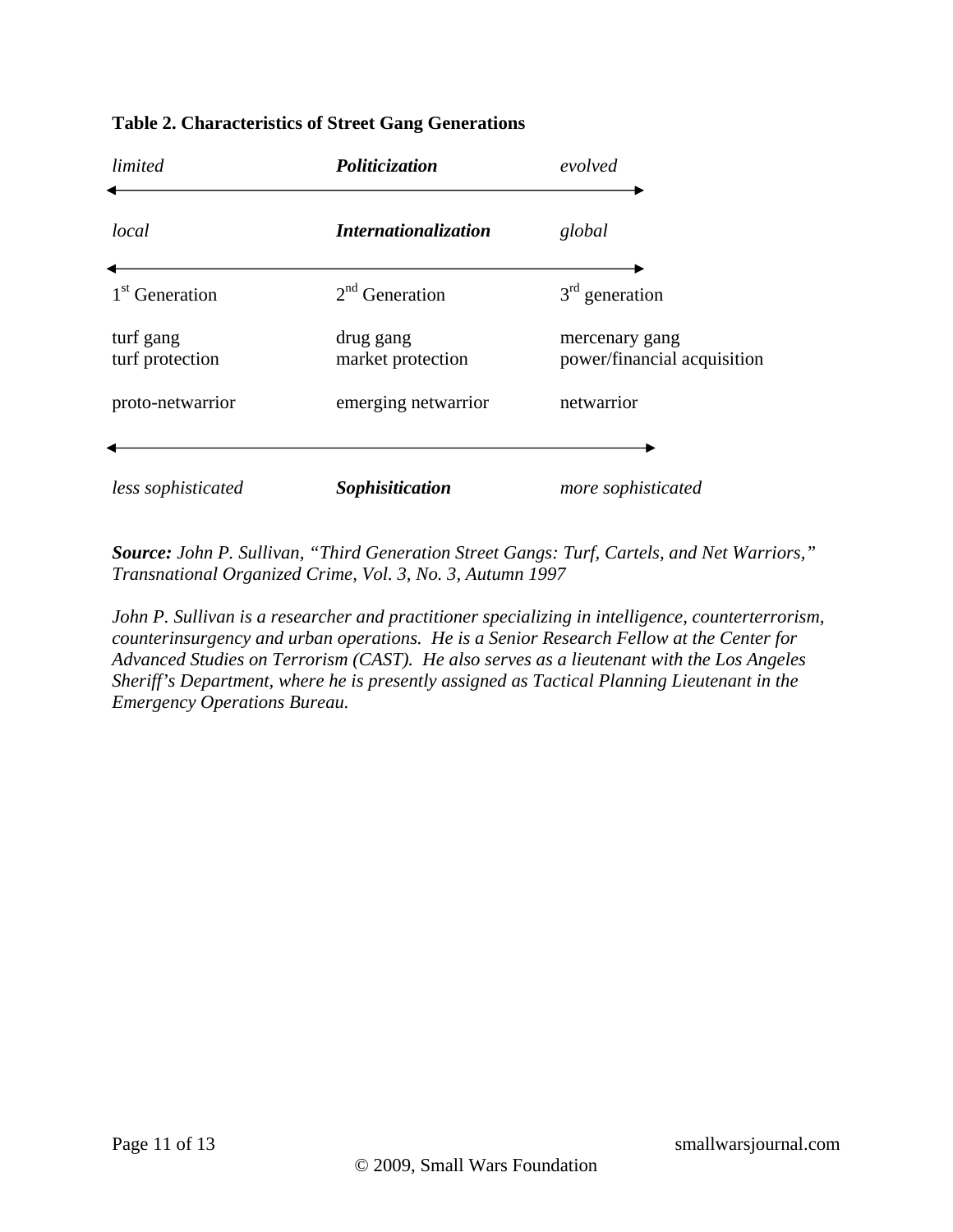This is a single article excerpt of material published in [Small Wars Journal](http://smallwarsjournal.com/). Published by and COPYRIGHT © 2009, Small Wars Foundation.

<span id="page-11-1"></span>Permission is granted to print single copies for personal, non-commercial use. Select non-commercial use is licensed via a Creative Commons BY-NC-SA 3.0 license and per our [Terms of Use.](http://smallwarsjournal.com/site/terms/) We are in this together.



No FACTUAL STATEMENT should be relied upon without further investigation on your part sufficient to satisfy you in your independent judgment that it is true.

Contact: [comment@smallwarsjournal.com](mailto:comment@smallwarsjournal.com)

#### Visit [www.smallwarsjournal.com](http://www.smallwarsjournal.com/)

Cover Price: Your call. [Support SWJ here.](http://smallwarsjournal.com/site/support/)

#### *References*

 $\overline{a}$ 

<span id="page-11-0"></span>Intelligence Studies Section, International Studies Association*, 50th ISA Annual Convention*. New York, NY, 18 February 2009.

August 2008.

v See John P. Sullivan, "Transnational Gangs: The Impact of Third Generation Gangs in Central America," *Air & Space Power Journal* (Spanish Edition), Second Trimester 2008

at [http://airpower.maxwell.af.mil.apjintrnational/apj-s/2008/2tri08/sullivan eng.htm](http://airpower.maxwell.af.mil.apjintrnational/apj-s/2008/2tri08/sullivan%20eng.htm) for a discussion of recent developments related to transnational gangs.

vi 'Hollow states' are defined by John Robb at his web blog *Global Guerrillas*;

see [http://globalguerrillas.typepad.com](http://globalguerrillas.typepad.com/) for his many discussions on this topic.

vii Samuel D. Porteous, "The Threat from Transnational Crime: An Intelligence Perspective," Commentary No. 70, Canadian Security Intelligence Service, Winter 1996.

viii Phil Williams, "The Nature of Drug-Trafficking Networks," *Current History*, Vol. 97, No. 618, April 1998, pp.154-159.

<sup>ix</sup> See John P. Sullivan and Keith Weston, "Afterward: Law Enforcement Response Strategies for Criminal-States and Criminal-Soldiers," in Robert J. Bunker (Ed.), *Criminal States and Criminal-Soldiers*, London: Routledge, 2008, pp. 287-300.

x Robert J. Bunker and John P. Sullivan, "Cartel Evolution: Potentials and Consequences," *Transnational Organized Crime*, Vol. 4, No. 2, Summer 1998, pp. 55-74.<br><sup>xi</sup> Ibid.

xii Ibid.

xiv John P. Sullivan, Transnational Gangs: The Impact of Third Generation Gangs in Central America.

<sup>&</sup>lt;sup>i</sup> This paper was originally presented to the Panel on Patterns of Conflict: Future Threat Analysis

<sup>&</sup>lt;sup>ii</sup> Martin van Creveld, *The Transformation of War*, New York: The Free Press, 1991.<br><sup>iii</sup> John P. Sullivan and Adam Elkus, "Red Teaming Criminal Insurgency," *Red Team Journal*, 30 January 2009 at <http://redteamjournal.com/2009/01/red-teaming-criminal-insurgency-1/#more-711> . iv See John P. Sullivan and Adam Elkus, "State of Siege: Mexico's Criminal Insurgency," *Small Wars Journal*,

xiii See John P. Sullivan, "Maras Morphing: Revisiting Third Generation Gangs," *Global Crime*, Vol.7, No. 3–4, August– November 2006, pp. 487-504 for a detailed discussion of the current state of *maras* and third generation (3 GEN) gangs worldwide.